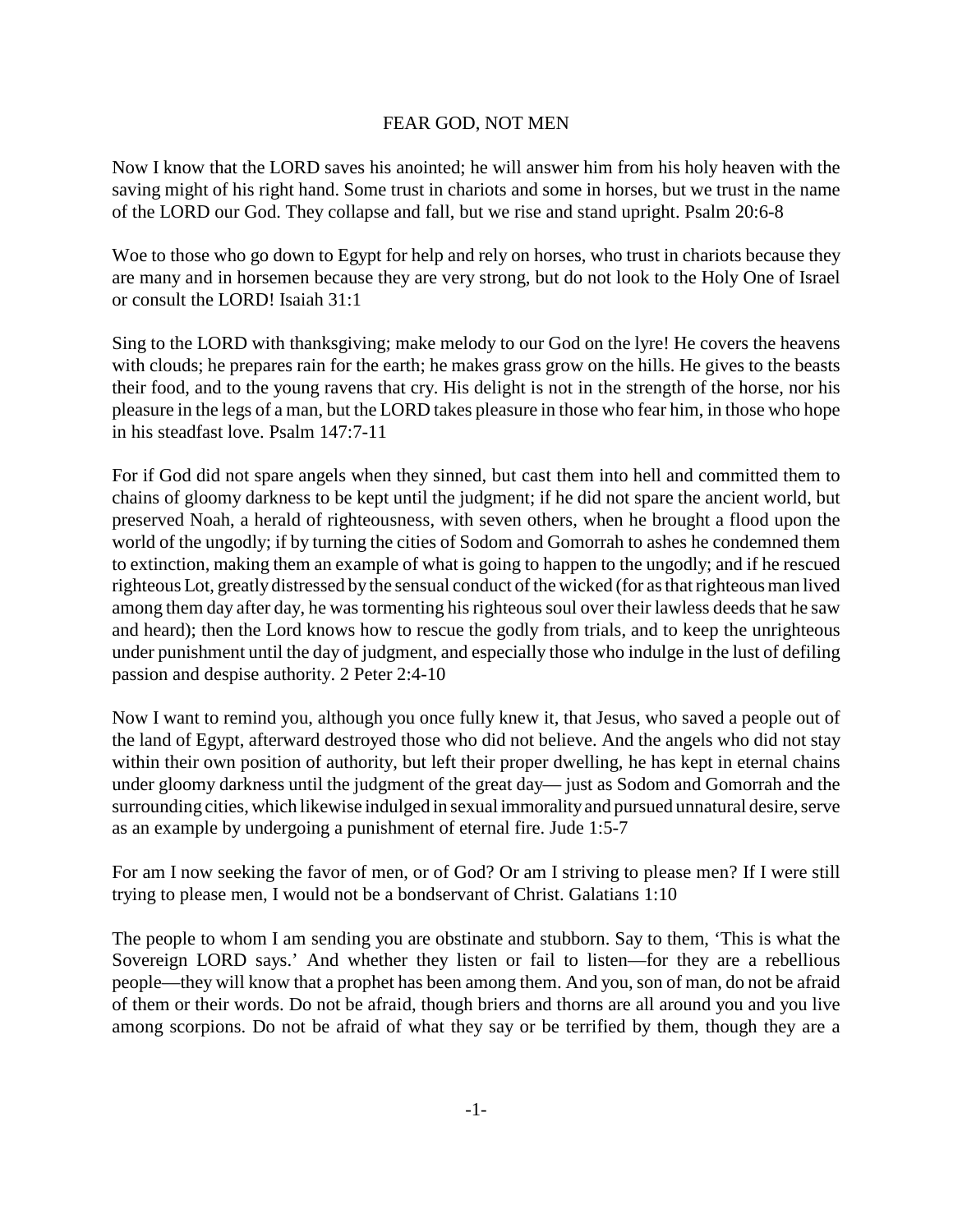rebellious people. You must speak my words to them, whether they listen or fail to listen, for they are rebellious. Ezekiel 2:4-7

"The one who hears you hears me, and the one who rejects you rejects me, and the one who rejects me rejects him who sent me." The seventy-two returned with joy, saying, "Lord, even the demons are subject to us in your name!" And he said to them, "I saw Satan fall like lightning from heaven. Behold, I have given you authority to tread on serpents and scorpions, and over all the power of the enemy, and nothing shall hurt you. Nevertheless, do not rejoice in this, that the spirits are subject to you, but rejoice that your names are written in heaven." In that same hour he rejoiced in the Holy Spirit and said, "I thank you, Father, Lord of heaven and earth, that you have hidden these things from the wise and understanding and revealed them to little children; yes, Father, for such was your gracious will. All things have been handed over to me by my Father, and no one knows who the Son is except the Father, or who the Father is except the Son and anyone to whom the Son chooses to reveal him." Then turning to the disciples he said privately, "Blessed are the eyes that see what you see! For I tell you that many prophets and kings desired to see what you see, and did not see it, and to hear what you hear, and did not hear it." Luke 10:16-24

Let no one deceive himself. If anyone among you thinks that he is wise in this age, let him become a fool that he may become wise. For the wisdom of this world is folly with God. For it is written, "He catches the wise in their craftiness," and again, "The Lord knows the thoughts of the wise, that they are futile." 1 Corinthians 3:18-20

For the word of the cross is folly to those who are perishing, but to us who are being saved it is the power of God. For it is written, "I will destroy the wisdom of the wise, and the discernment of the discerning I will thwart." Where is the one who is wise? Where is the scribe? Where is the debater of this age? Has not God made foolish the wisdom of the world? For since, in the wisdom of God, the world did not know God through wisdom, it pleased God through the folly of what we preach to save those who believe. For Jews demand signs and Greeks seek wisdom, but we preach Christ crucified, a stumbling block to Jews and folly to Gentiles, but to those who are called, both Jews and Greeks, Christ the power of God and the wisdom of God. For the foolishness of God is wiser than men, and the weakness of God is stronger than men. For consider your calling, brothers: not many of you were wise according to worldly standards, not many were powerful, not many were of noble birth. But God chose what is foolish in the world to shame the wise; God chose what is weak in the world to shame the strong; God chose what is low and despised in the world, even things that are not, to bring to nothing things that are, so that no human being might boast in the presence of God. And because of him you are in Christ Jesus, who became to us wisdom from God, righteousness and sanctification and redemption, so that, as it is written, "Let the one who boasts, boast in the Lord." 1 Corinthians 1:18-31

"Behold, I am sending you out as sheep in the midst of wolves, so be wise as serpents and innocent as doves. Beware of men, for they will deliver you over to courts and flog you in their synagogues, and you will be dragged before governors and kings for my sake, to bear witness before them and the Gentiles. When they deliver you over, do not be anxious how you are to speak or what you are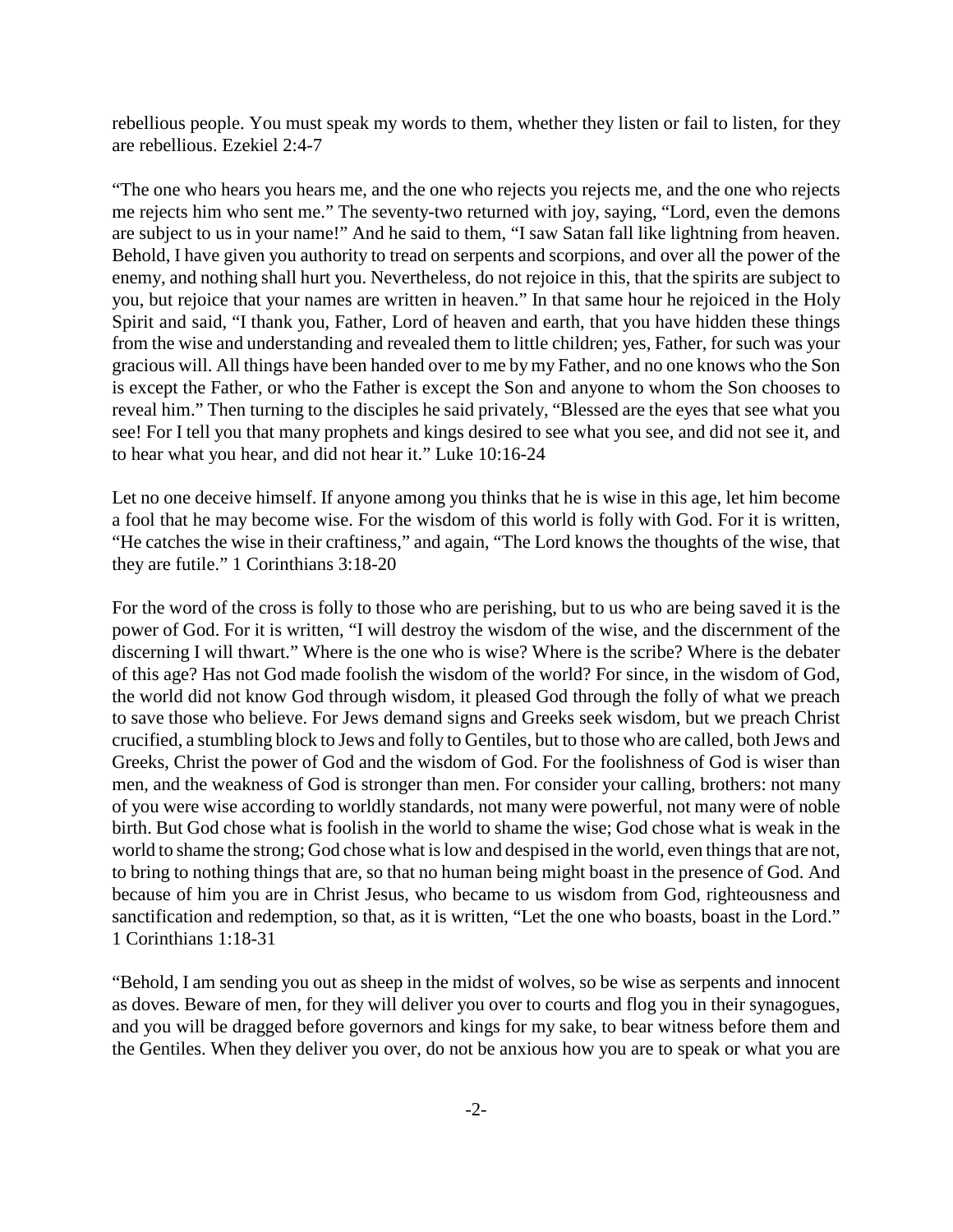to say, for what you are to say will be given to you in that hour. For it is not you who speak, but the Spirit of your Father speaking through you. Brother will deliver brother over to death, and the father his child, and children will rise against parents and have them put to death, and you will be hated by all for my name's sake. But the one who endures to the end will be saved. When they persecute you in one town, flee to the next, for truly, I say to you, you will not have gone through all the towns of Israel before the Son of Man comes. "A disciple is not above his teacher, nor a servant above his master. It is enough for the disciple to be like his teacher, and the servant like his master. If they have called the master of the house Beelzebul, how much more will they malign those of his household. "So have no fear of them, for nothing is covered that will not be revealed, or hidden that will not be known. What I tell you in the dark, say in the light, and what you hear whispered, proclaim on the housetops. And do not fear those who kill the body but cannot kill the soul. Rather fear him who can destroy both soul and body in hell. Are not two sparrows sold for a penny? And not one of them will fall to the ground apart from your Father. But even the hairs of your head are all numbered. Fear not, therefore; you are of more value than many sparrows. So everyone who acknowledges me before men, I also will acknowledge before my Father who is in heaven, but whoever denies me before men, I also will deny before my Father who is in heaven. "Do not think that I have come to bring peace to the earth. I have not come to bring peace, but a sword. For I have come to set a man against his father, and a daughter against her mother, and a daughter-in-law against her mother-in-law. And a person's enemies will be those of his own household. Whoever loves father or mother more than me is not worthy of me, and whoever loves son or daughter more than me is not worthy of me. And whoever does not take his cross and follow me is not worthy of me. Whoever finds his life will lose it, and whoever loses his life for my sake will find it. "Whoever receives you receives me, and whoever receives me receives him who sent me. The one who receives a prophet because he is a prophet will receive a prophet's reward, and the one who receives a righteous person because he is a righteous person will receive a righteous person's reward. And whoever gives one of these little ones even a cup of cold water because he is a disciple, truly, I say to you, he will by no means lose his reward." Matthew 10:16-42

Do not fear what you are about to suffer. Behold, the devil is about to throw some of you into prison, that you may be tested, and for ten days you will have tribulation. Be faithful unto death, and I will give you the crown of life. Revelation 2:10

And if it is evil in your eyes to serve the LORD, choose this day whom you will serve, whether the gods your fathers served in the region beyond the River, or the gods of the Amorites in whose land you dwell. But as for me and my house, we will serve the LORD." Joshua 24:15

Know this first of all, that in the last days mockers will come with their mocking, following after their own lusts, and saying, "Where is the promise of His coming? For ever since the fathers fell asleep, all continues just as it was from the beginning of creation." For when they maintain this, it escapes their notice that by the word of God the heavens existed long ago and the earth was formed out of water and by water, through which the world at that time was destroyed, being flooded with water. But by His word the present heavens and earth are being reserved for fire, kept for the day of judgment and destruction of ungodly men. But do not let this one fact escape your notice, beloved,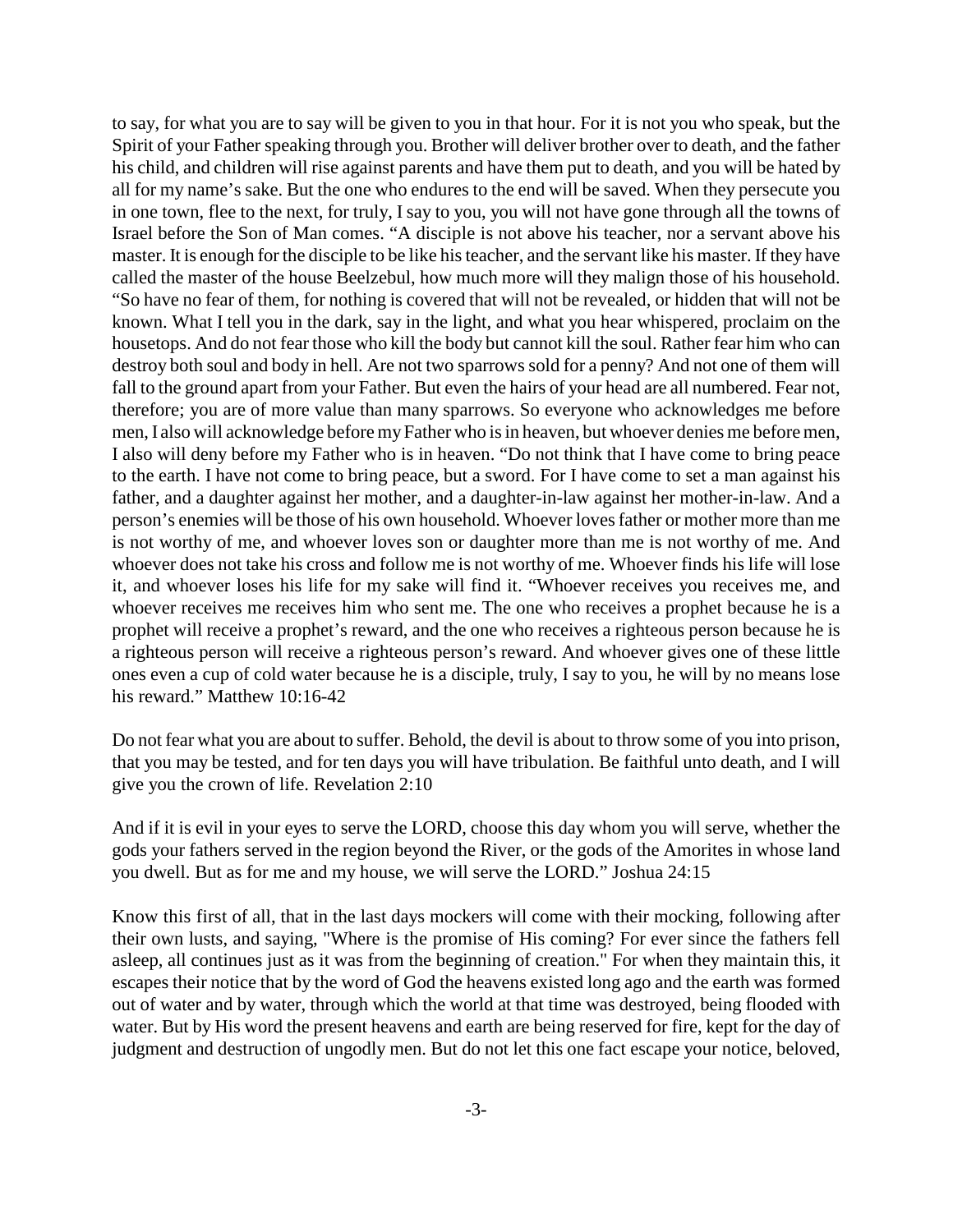that with the Lord one day is like a thousand years, and a thousand years like one day. The Lord is not slow about His promise, as some count slowness, but is patient toward you, not wishing for any to perish but for all to come to repentance. But the day of the Lord will come like a thief, in which the heavens will pass away with a roar and the elements will be destroyed with intense heat, and the earth and its works will be burned up. Since all these things are to be destroyed in this way, what sort of people ought you to be in holy conduct and godliness, looking for and hastening the coming of the day of God, because of which the heavens will be destroyed by burning, and the elements will melt with intense heat! But according to His promise we are looking for new heavens and a new earth, in which righteousness dwells. Therefore, beloved, since you look for these things, be diligent to be found by Him in peace, spotless and blameless, and regard the patience of our Lord as salvation; just as also our beloved brother Paul, according to the wisdom given him, wrote to you, as also in all his letters, speaking in them of these things, in which are some things hard to understand, which the untaught and unstable distort, as they do also the rest of the Scriptures, to their own destruction. You therefore, beloved, knowing this beforehand, be on your guard so that you are not carried away by the error of unprincipled men and fall from your own steadfastness, but grow in the grace and knowledge of our Lord and Savior Jesus Christ. To Him be the glory, both now and to the day of eternity. Amen. 2 Peter 3:3-18

If the LORD delights in us, he will bring us into this land and give it to us, a land that flows with milk and honey. Only do not rebel against the LORD. And do not fear the people of the land, for they are bread for us. Their protection is removed from them, and the LORD is with us; do not fear them." Numbers 14:8-9

All these things my hand has made, and so all these things came to be, declares the LORD. But this is the one to whom I will look: he who is humble and contrite in spirit and trembles at my word. Isaiah 66:2

Open my lips, Lord, and my mouth will declare your praise. You do not delight in sacrifice, or I would bring it; you do not take pleasure in burnt offerings. My sacrifice, O God, is a broken spirit; a broken and contrite heart you, God, will not despise. Psalm 51:15-17

"And you, Solomon my son, know the God of your father and serve him with a whole heart and with a willing mind, for the LORD searches all hearts and understands every plan and thought. If you seek him, he will be found by you, but if you forsake him, he will cast you off forever." 1 Chronicles 28:9

And all the people said to Samuel, "Pray for your servants to the LORD your God, that we may not die, for we have added to all our sins this evil, to ask for ourselves a king." And Samuel said to the people, "Do not be afraid; you have done all this evil. Yet do not turn aside from following the LORD, but serve the LORD with all your heart. And do not turn aside after empty things that cannot profit or deliver, for they are empty. For the LORD will not forsake his people, for his great name's sake, because it has pleased the LORD to make you a people for himself. Moreover, as for me, far be it from me that I should sin against the LORD by ceasing to pray for you, and I will instruct you in the good and the right way. Only fear the LORD and serve him faithfully with all your heart. For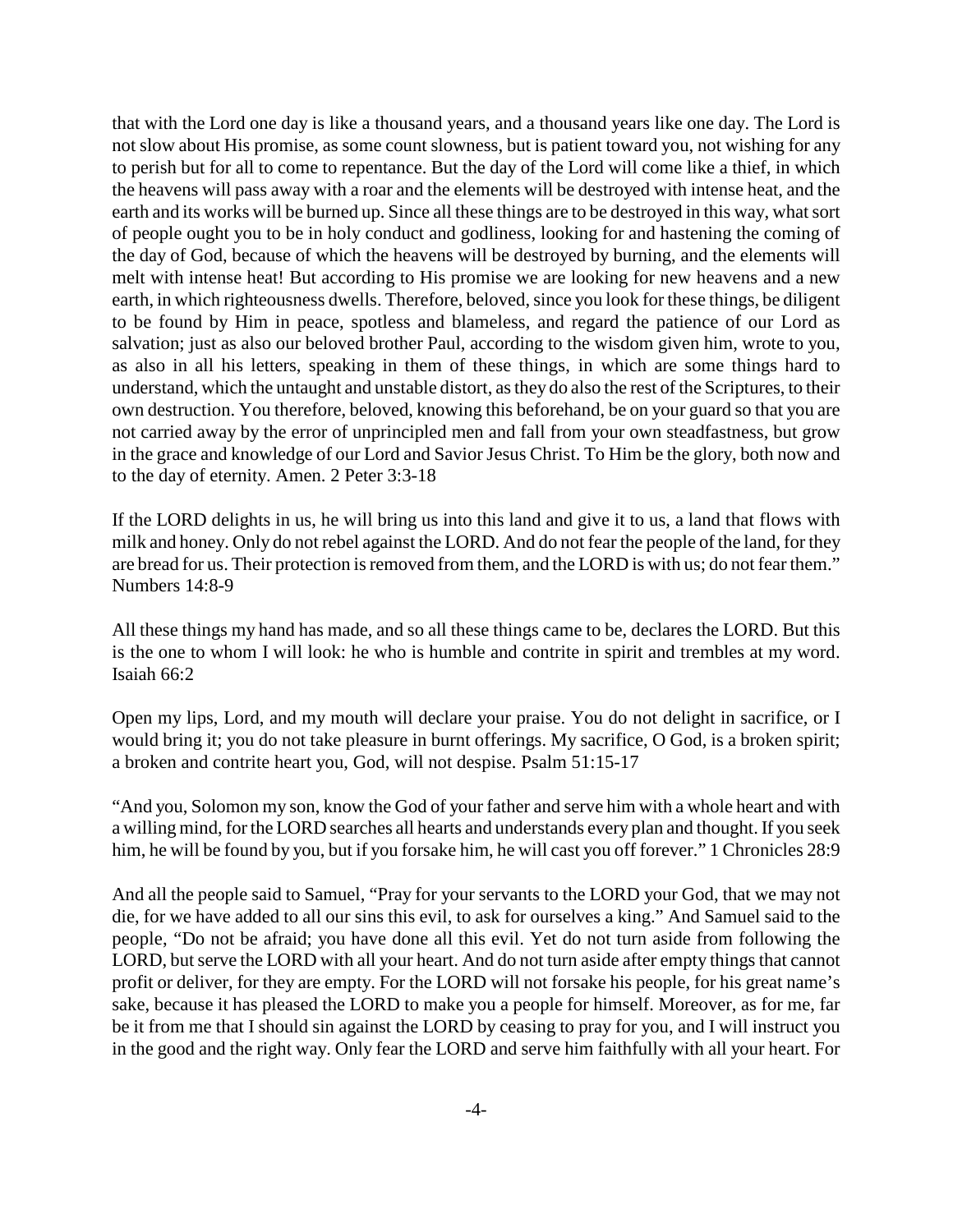consider what great things he has done for you. But if you still do wickedly, you shall be swept away, both you and your king." 1 Samuel 12:19-25

"Be strong and courageous. Do not be afraid or dismayed before the king of Assyria and all the horde that is with him, for there are more with us than with him. With him is an arm of flesh, but with us is the LORD our God, to help us and to fight our battles." And the people took confidence from the words of Hezekiah king of Judah. 2 Chronicles 32:7-8

Then Hezekiah the king and Isaiah the prophet, the son of Amoz, prayed because of this and cried to heaven. And the LORD sent an angel, who cut off all the mighty warriors and commanders and officers in the camp of the king of Assyria. So he returned with shame of face to his own land. And when he came into the house of his god, some of his own sons struck him down there with the sword. So the LORD saved Hezekiah and the inhabitants of Jerusalem from the hand of Sennacherib king of Assyria and from the hand of all his enemies, and he provided for them on every side. And many brought gifts to the LORD to Jerusalem and precious things to Hezekiah king of Judah, so that he was exalted in the sight of all nations from that time onward. 2 Chronicles 32:20-23

Strengthen the weak hands, and make firm the feeble knees. Say to those who have an anxious heart, "Be strong; fear not! Behold, your God will come with vengeance, with the recompense of God. He will come and save you." Then the eyes of the blind shall be opened, and the ears of the deaf unstopped; then shall the lame man leap like a deer, and the tongue of the mute sing for joy. For waters break forth in the wilderness, and streams in the desert; the burning sand shall become a pool, and the thirsty ground springs of water; in the haunt of jackals, where they lie down, the grass shall become reeds and rushes. And a highway shall be there, and it shall be called the Way of Holiness; the unclean shall not pass over it. It shall belong to those who walk on the way; even if they are fools, they shall not go astray. No lion shall be there, nor shall any ravenous beast come up on it; they shall not be found there, but the redeemed shall walk there. And the ransomed of the LORD shall return and come to Zion with singing; everlasting joy shall be upon their heads; they shall obtain gladness and joy, and sorrow and sighing shall flee away. Isaiah 35:3-10

Therefore lift your drooping hands and strengthen your weak knees, and make straight paths for your feet, so that what is lame may not be put out of joint but rather be healed. Strive for peace with everyone, and for the holiness without which no one will see the Lord. See to it that no one fails to obtain the grace of God; that no "root of bitterness" springs up and causes trouble, and by it many become defiled; that no one is sexually immoral or unholy like Esau, who sold his birthright for a single meal. For you know that afterward, when he desired to inherit the blessing, he was rejected, for he found no chance to repent, though he sought it with tears. For you have not come to what may be touched, a blazing fire and darkness and gloom and a tempest and the sound of a trumpet and a voice whose words made the hearers beg that no further messages be spoken to them. For they could not endure the order that was given, "If even a beast touches the mountain, it shall be stoned." Indeed, so terrifying was the sight that Moses said, "I tremble with fear." But you have come to Mount Zion and to the city of the living God, the heavenly Jerusalem, and to innumerable angels in festal gathering, and to the assembly of the firstborn who are enrolled in heaven, and to God, the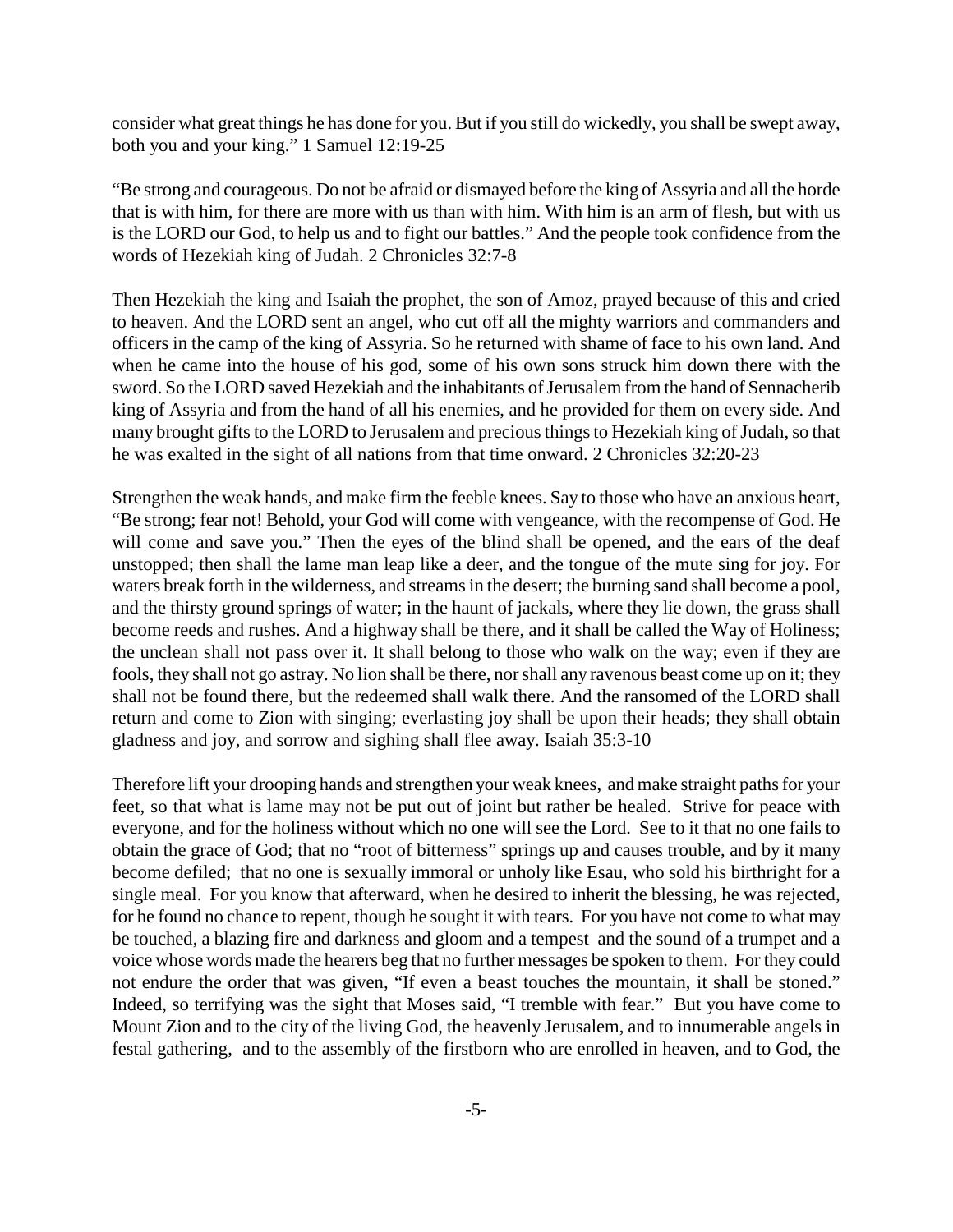judge of all, and to the spirits of the righteous made perfect, and to Jesus, the mediator of a new covenant, and to the sprinkled blood that speaks a better word than the blood of Abel. See that you do not refuse him who is speaking. For if they did not escape when they refused him who warned them on earth, much less will we escape if we reject him who warns from heaven. At that time his voice shook the earth, but now he has promised, "Yet once more I will shake not only the earth but also the heavens." This phrase, "Yet once more," indicates the removal of things that are shaken—that is, things that have been made—in order that the things that cannot be shaken may remain. Therefore let us be grateful for receiving a kingdom that cannot be shaken, and thus let us offer to God acceptable worship, with reverence and awe, for our God is a consuming fire. Hebrews 12:12-29

But I call to God, and the LORD will save me. Evening and morning and at noon I utter my complaint and moan, and he hears my voice. He redeems my soul in safety from the battle that I wage, for many are arrayed against me. God will give ear and humble them, he who is enthroned from of old, Selah because they do not change and do not fear God. My companion stretched out his hand against his friends; he violated his covenant. His speech was smooth as butter, yet war was in his heart; his words were softer than oil, yet they were drawn swords. Cast your burden on the LORD, and he will sustain you; he will never permit the righteous to be moved. But you, O God, will cast them down into the pit of destruction; men of blood and treachery shall not live out half their days. But I will trust in you. Psalm 55:16-23

But it will not be well with the wicked, neither will he prolong his days like a shadow, because he does not fear before God. Ecclesiastes 8:13

For the LORD spoke thus to me with his strong hand upon me, and warned me not to walk in the way of this people, saying: "Do not call conspiracy all that this people calls conspiracy, and do not fear what they fear, nor be in dread. But the LORD of hosts, him you shall honor as holy. Let him be your fear, and let him be your dread. Isaiah 8:11-13

Fret not yourself because of evildoers; be not envious of wrongdoers! For they will soon fade like the grass and wither like the green herb. Trust in the LORD, and do good; dwell in the land and befriend faithfulness. Delight yourself in the LORD, and he will give you the desires of your heart. Commit your way to the LORD; trust in him, and he will act. He will bring forth your righteousness as the light, and your justice as the noonday. Be still before the LORD and wait patiently for him; fret not yourself over the one who prospers in his way, over the man who carries out evil devices! Refrain from anger, and forsake wrath! Fret not yourself; it tends only to evil. For the evildoers shall be cut off, but those who wait for the LORD shall inherit the land. In just a little while, the wicked will be no more; though you look carefully at his place, he will not be there. But the meek shall inherit the land and delight themselves in abundant peace. The wicked plots against the righteous and gnashes his teeth at him, but the Lord laughs at the wicked, for he sees that his day is coming. The wicked draw the sword and bend their bows to bring down the poor and needy, to slay those whose way is upright; their sword shall enter their own heart, and their bows shall be broken. Better is the little that the righteous has than the abundance of many wicked. For the arms of the wicked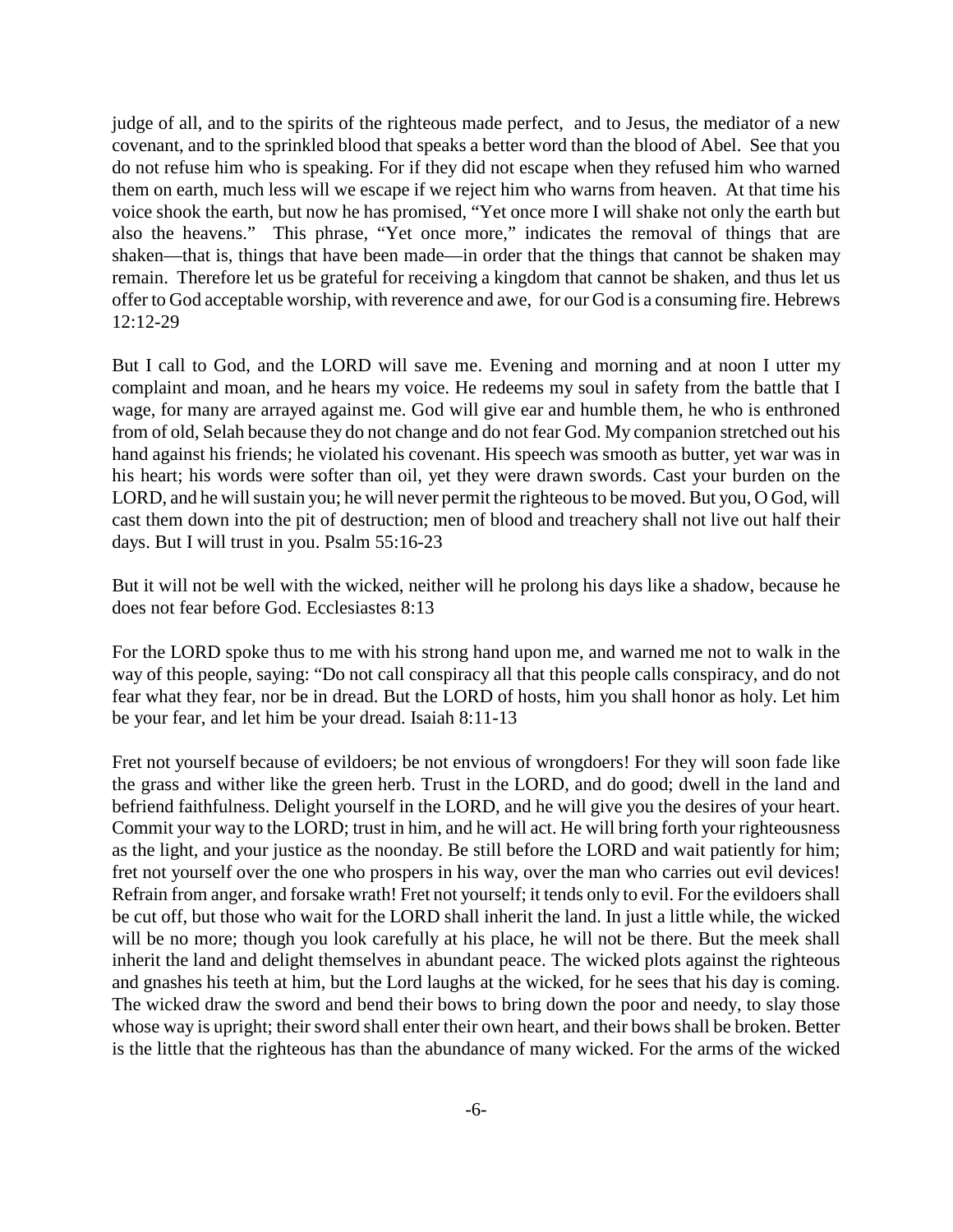shall be broken, but the LORD upholds the righteous. The LORD knows the days of the blameless, and their heritage will remain forever; they are not put to shame in evil times; in the days of famine they have abundance. But the wicked will perish; the enemies of the LORD are like the glory of the pastures; they vanish—like smoke they vanish away. The wicked borrows but does not pay back, but the righteous is generous and gives; for those blessed by the LORD shall inherit the land, but those cursed by him shall be cut off. The steps of a man are established by the LORD, when he delights in his way; though he fall, he shall not be cast headlong, for the LORD upholds his hand. I have been young, and now am old, yet I have not seen the righteous forsaken or his children begging for bread. He is ever lending generously, and his children become a blessing. Turn away from evil and do good; so shall you dwell forever. For the LORD loves justice; he will not forsake his saints. They are preserved forever, but the children of the wicked shall be cut off. The righteous shall inherit the land and dwell upon it forever. The mouth of the righteous utters wisdom, and his tongue speaks justice. The law of his God is in his heart; his steps do not slip. The wicked watches for the righteous and seeks to put him to death. The LORD will not abandon him to his power or let him be condemned when he is brought to trial. Wait for the LORD and keep his way, and he will exalt you to inherit the land; you will look on when the wicked are cut off. I have seen a wicked, ruthless man, spreading himself like a green laurel tree. But he passed away, and behold, he was no more; though I sought him, he could not be found. Mark the blameless and behold the upright, for there is a future for the man of peace. But transgressors shall be altogether destroyed; the future of the wicked shall be cut off. The salvation of the righteous is from the LORD; he is their stronghold in the time of trouble. The LORD helps them and delivers them; he delivers them from the wicked and saves them, because they take refuge in him. Psalm 37:1-40

Truly God is good to Israel, to those who are pure in heart. But as for me, my feet had almost stumbled, my steps had nearly slipped. For I was envious of the arrogant when I saw the prosperity of the wicked. For they have no pangs until death; their bodies are fat and sleek. They are not in trouble as others are; they are not stricken like the rest of mankind. Therefore pride is their necklace; violence covers them as a garment. Their eyes swell out through fatness; their hearts overflow with follies. They scoff and speak with malice; loftily they threaten oppression. They set their mouths against the heavens, and their tongue struts through the earth. Therefore his people turn back to them, and find no fault in them. And they say, "How can God know? Is there knowledge in the Most High?" Behold, these are the wicked; always at ease, they increase in riches. All in vain have I kept my heart clean and washed my hands in innocence. For all the day long I have been stricken and rebuked every morning. If I had said, "I will speak thus," I would have betrayed the generation of your children. But when I thought how to understand this, it seemed to me a wearisome task, until I went into the sanctuary of God; then I discerned their end. Truly you set them in slippery places; you make them fall to ruin. How they are destroyed in a moment, swept away utterly by terrors! Like a dream when one awakes, O Lord, when you rouse yourself, you despise them as phantoms. When my soul was embittered, when I was pricked in heart, I was brutish and ignorant; I was like a beast toward you. Nevertheless, I am continually with you; you hold my right hand. You guide me with your counsel, and afterward you will receive me to glory. Whom have I in heaven but you? And there is nothing on earth that I desire besides you. My flesh and my heart may fail, but God is the strength of my heart and my portion forever. For behold, those who are far from you shall perish; you put an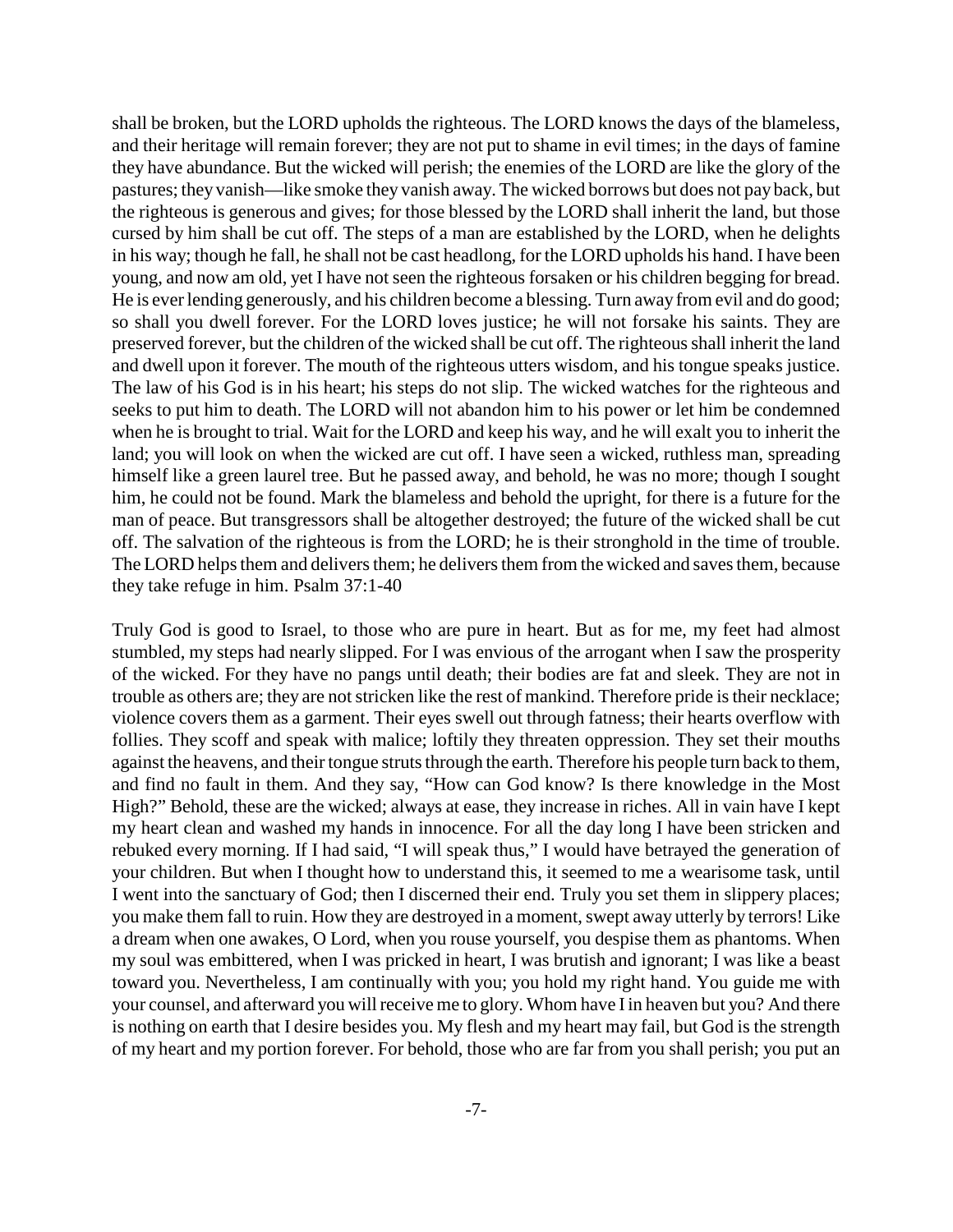end to everyone who is unfaithful to you. But for me it is good to be near God; I have made the Lord GOD my refuge, that I may tell of all your works. Psalm 73:1-28

"Then I will draw near to you for judgment. I will be a swift witness against the sorcerers, against the adulterers, against those who swear falsely, against those who oppress the hired worker in his wages, the widow and the fatherless, against those who thrust aside the sojourner, and do not fear me," says the LORD of hosts. Malachi 3:5

Comfort, comfort my people, says your God. Speak tenderly to Jerusalem, and cry to her that her warfare is ended, that her iniquity is pardoned, that she has received from the LORD's hand double for all her sins. A voice cries: "In the wilderness prepare the way of the LORD; make straight in the desert a highway for our God. Every valley shall be lifted up, and every mountain and hill be made low; the uneven ground shall become level, and the rough places a plain. And the glory of the LORD shall be revealed, and all flesh shall see it together, for the mouth of the LORD has spoken." A voice says, "Cry!" And I said, "What shall I cry?" All flesh is grass, and all its beauty is like the flower of the field. The grass withers, the flower fades when the breath of the LORD blows on it; surely the people are grass. The grass withers, the flower fades, but the word of our God will stand forever. Go on up to a high mountain, O Zion, herald of good news; lift up your voice with strength, O Jerusalem, herald of good news; lift it up, fear not; say to the cities of Judah, "Behold your God!" Behold, the Lord GOD comes with might, and his arm rules for him; behold, his reward is with him, and his recompense before him. He will tend his flock like a shepherd; he will gather the lambs in his arms; he will carry them in his bosom, and gently lead those that are with young. Who has measured the waters in the hollow of his hand and marked off the heavens with a span, enclosed the dust of the earth in a measure and weighed the mountains in scales and the hills in a balance? Who has measured the Spirit of the LORD, or what man shows him his counsel? Whom did he consult, and who made him understand? Who taught him the path of justice, and taught him knowledge, and showed him the way of understanding? Behold, the nations are like a drop from a bucket, and are accounted as the dust on the scales; behold, he takes up the coastlands like fine dust. Lebanon would not suffice for fuel, nor are its beasts enough for a burnt offering. All the nations are as nothing before him, they are accounted by him as less than nothing and emptiness. To whom then will you liken God, or what likeness compare with him? An idol! A craftsman casts it, and a goldsmith overlays it with gold and casts for it silver chains. He who is too impoverished for an offering chooses wood that will not rot; he seeks out a skillful craftsman to set up an idol that will not move. Do you not know? Do you not hear? Has it not been told you from the beginning? Have you not understood from the foundations of the earth? It is he who sits above the circle of the earth, and its inhabitants are like grasshoppers; who stretches out the heavens like a curtain, and spreads them like a tent to dwell in; who brings princes to nothing, and makes the rulers of the earth as emptiness. Scarcely are they planted, scarcely sown, scarcely has their stem taken root in the earth, when he blows on them, and they wither, and the tempest carries them off like stubble. To whom then will you compare me, that I should be like him? says the Holy One. Lift up your eyes on high and see: who created these? He who brings out their host by number, calling them all by name, by the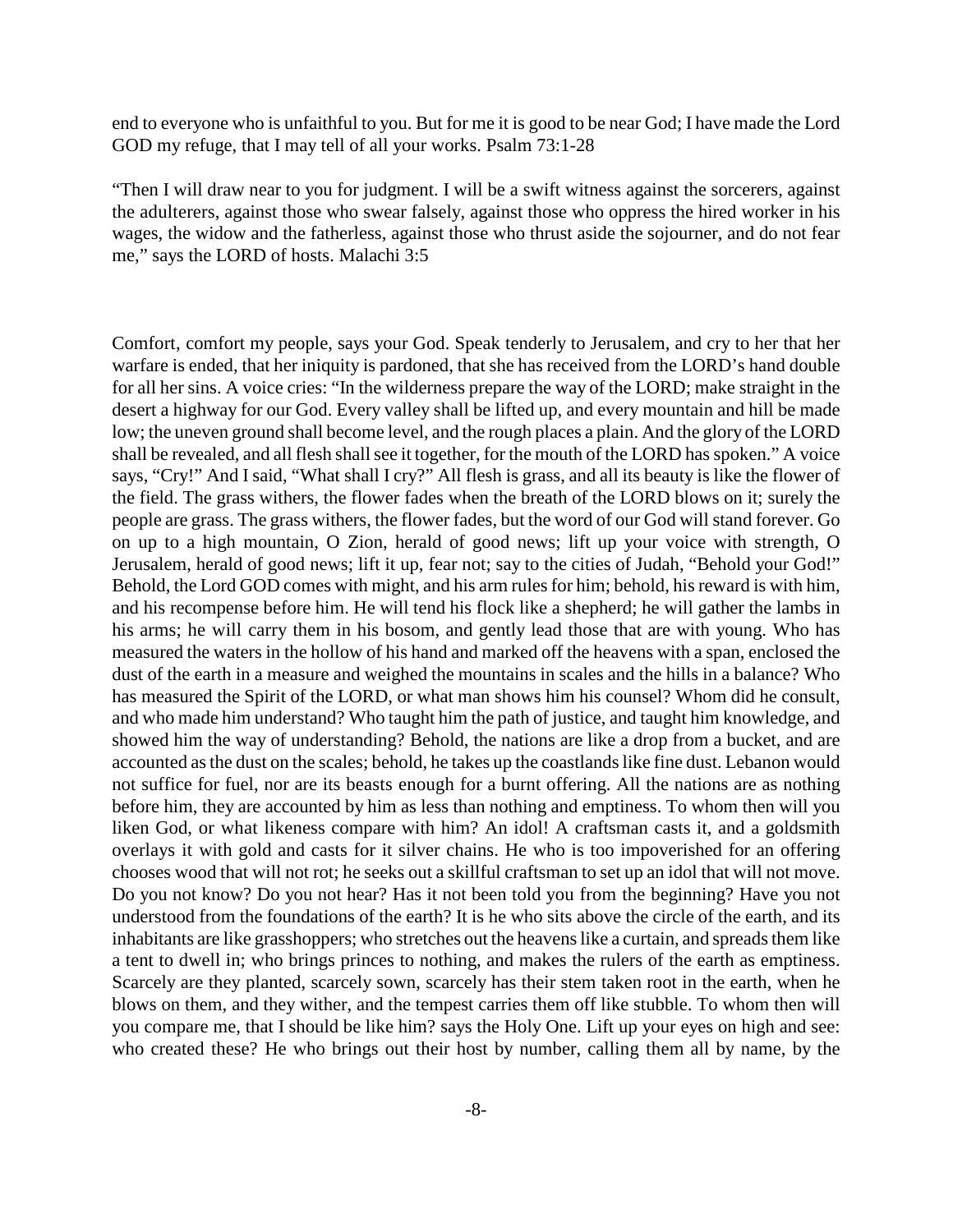greatness of his might, and because he is strong in power not one is missing. Why do you say, O Jacob, and speak, O Israel, "My way is hidden from the LORD, and my right is disregarded by my God"? Have you not known? Have you not heard? The LORD is the everlasting God, the Creator of the ends of the earth. He does not faint or grow weary; his understanding is unsearchable. He gives power to the faint, and to him who has no might he increases strength. Even youths shall faint and be weary, and young men shall fall exhausted; but they who wait for the LORD shall renew their strength; they shall mount up with wings like eagles; they shall run and not be weary; they shall walk and not faint. Isaiah 40:1-31

Thus says the LORD, the King of Israel and his Redeemer, the LORD of hosts: "I am the first and I am the last; besides me there is no god. Who is like me? Let him proclaim it. Let him declare and set it before me, since I appointed an ancient people. Let them declare what is to come, and what will happen. Fear not, nor be afraid; have I not told you from of old and declared it? And you are my witnesses! Is there a God besides me? There is no Rock; I know not any." Isaiah 44:6-8

"Lift up your eyes to the sky, Then look to the earth beneath; For the sky will vanish like smoke, And the earth will wear out like a garment And its inhabitants will die in like manner; But My salvation will be forever, And My righteousness will not wane. "Listen to Me, you who know righteousness, A people in whose heart is My law; Do not fear the reproach of man, Nor be dismayed at their revilings. "For the moth will eat them like a garment, And the grub will eat them like wool. But My righteousness will be forever, And My salvation to all generations." Isaiah 51:6-8

'But now take courage, Zerubbabel,' declares the LORD, 'take courage also, Joshua son of Jehozadak, the high priest, and all you people of the land take courage,' declares the LORD, 'and work; for I am with you,' declares the LORD of hosts. 'As for the promise which I made you when you came out of Egypt, My Spirit is abiding in your midst; do not fear!' "For thus says the LORD of hosts, 'Once more in a little while, I am going to shake the heavens and the earth, the sea also and the dry land. 'I will shake all the nations; and they will come with the wealth of all nations, and I will fill this house with glory,' says the LORD of hosts. 'The silver is Mine and the gold is Mine,' declares the LORD of hosts. 'The latter glory of this house will be greater than the former,' says the LORD of hosts, 'and in this place I will give peace,' declares the LORD of hosts." Haggai 2:4-9

Finally, be strong in the Lord and in the strength of his might. Put on the whole armor of God, that you may be able to stand against the schemes of the devil. For we do not wrestle against flesh and blood, but against the rulers, against the authorities, against the cosmic powers over this present darkness, against the spiritual forces of evil in the heavenly places. Therefore take up the whole armor of God, that you may be able to withstand in the evil day, and having done all, to stand. Stand therefore, having fastened on the belt of truth, and having put on the breastplate of righteousness, and, as shoes for your feet, having put on the readiness given by the gospel of peace. In all circumstances take up the shield of faith, with which you can extinguish all the flaming darts of the evil one; and take the helmet of salvation, and the sword of the Spirit, which is the word of God, praying at all times in the Spirit, with all prayer and supplication. To that end keep alert with all perseverance, making supplication for all the saints, and also for me, that words may be given to me